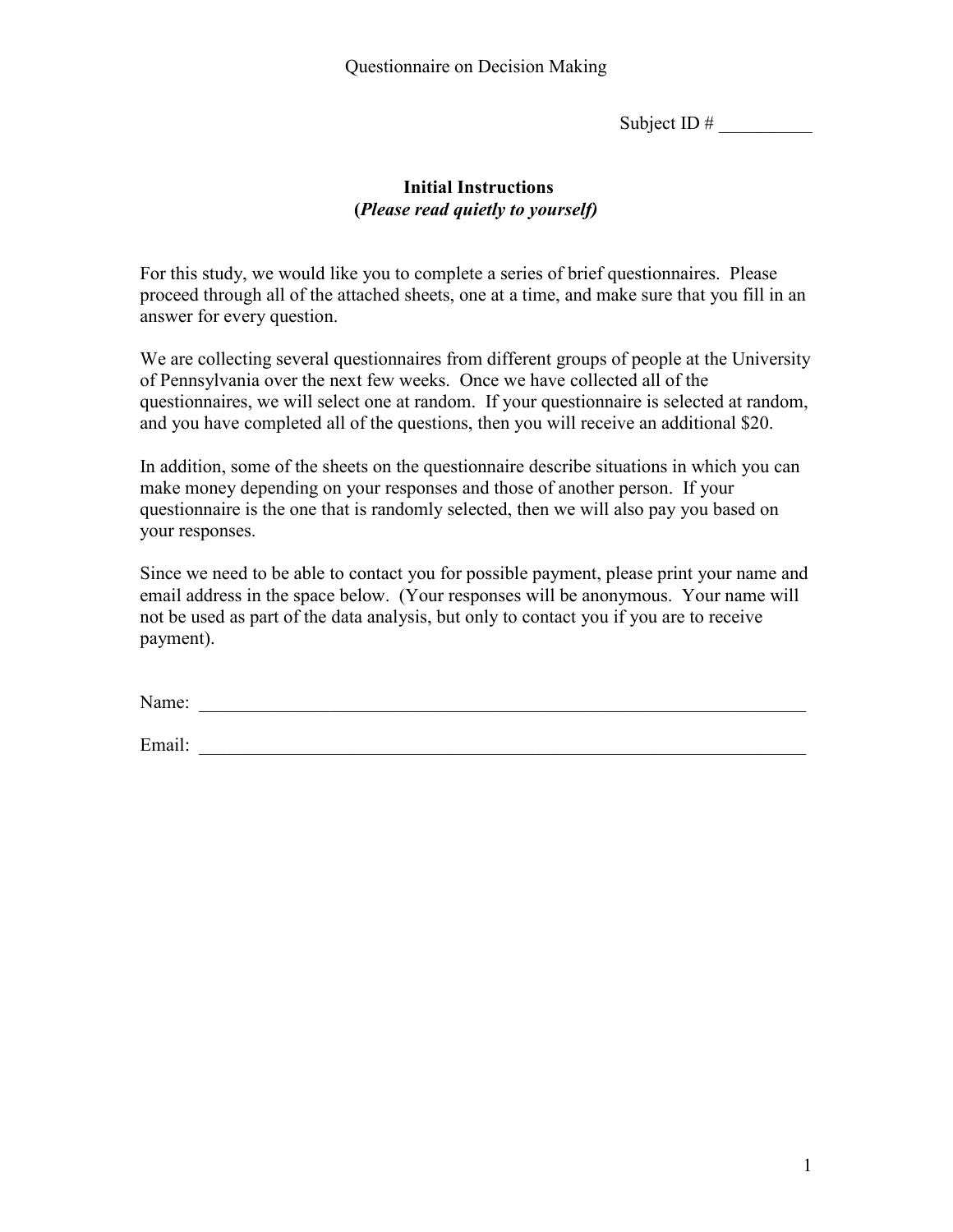## **Questionnaire 1**

The following questions ask for some information about you. Please answer each question by placing a mark where appropriate or by writing a brief response.

**1. What is your age? \_\_\_\_\_\_\_\_\_\_**

# **2. What is your gender?**

 $\Box$  Male

 $\Box$  Female

# **3. What best describes your race or ethnicity?**

 $\Box$  White

□ Black/African American

□ Asian or Pacific Islander

- $\Box$  Hispanic
- $\Box$  Multiracial
- Other \_\_\_\_\_\_\_\_\_\_\_\_\_\_

**4. What country best describes your nationality (the country with which you most identify)?**

**5. In which country were you born?**

**Before proceeding, please make sure that you indicated a response for every item.**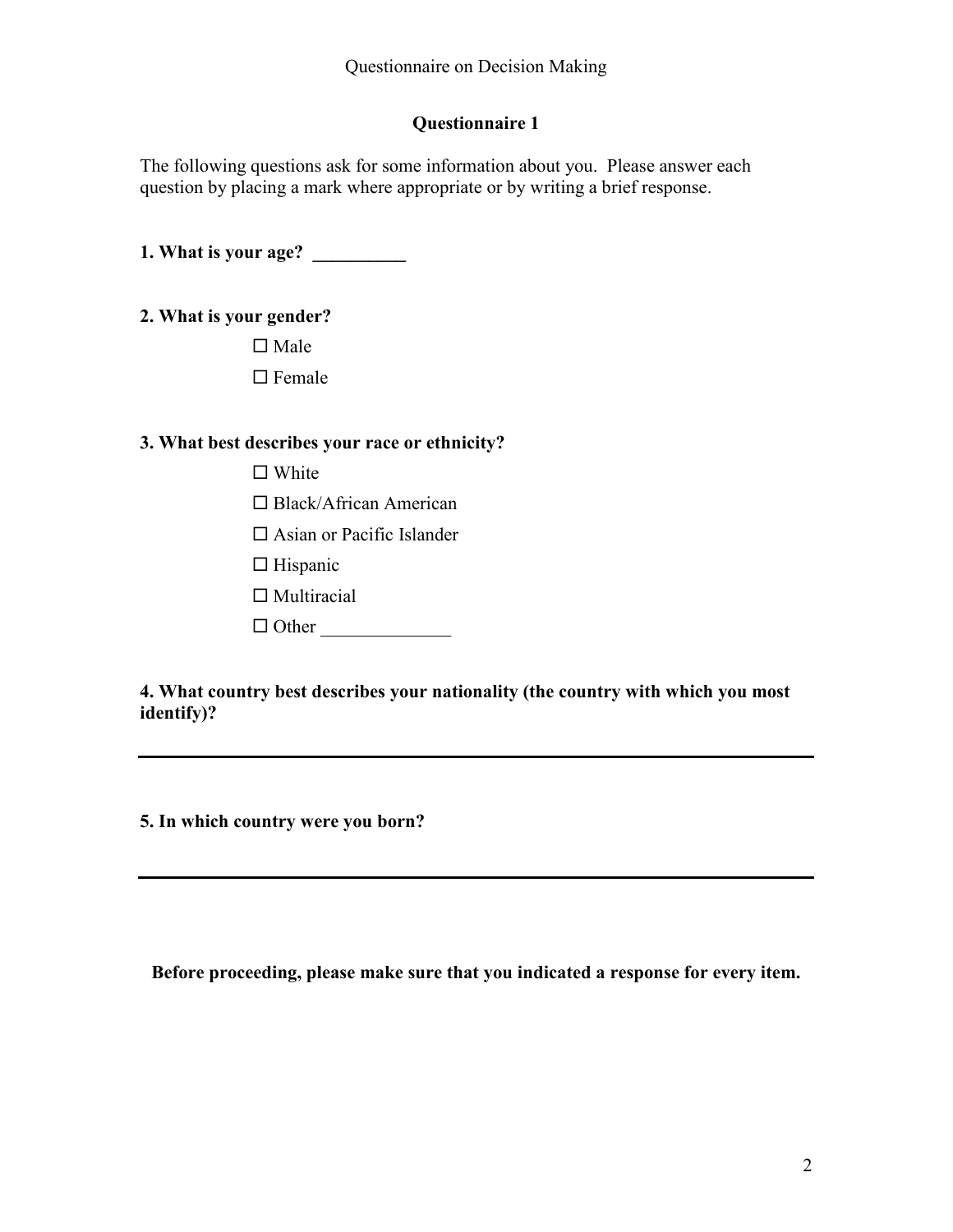#### **Instructions for Remaining Pages**

#### *Please read these instructions carefully. They will describe how you might make some additional money.*

At the top of each of the following pages, you will read a description of a situation. In each situation one person, "Individual A," must make a decision. For each situation, you will be given a description of the decision faced by Individual A. This description will include several possible choices available to Individual A.

After you read the description of the decision, you will be asked to evaluate different possible choices available to Individual A. We will ask you to decide, for each of the possible actions, whether taking that action would be "*socially appropriate*" (and "*consistent with moral or proper social behavior*") or "*socially inappropriate*" (and "*inconsistent with moral or proper social behavior*"). By socially appropriate, we mean behavior that most people agree is the "correct" or "ethical" thing to do. Another way to think about what we mean is that if Individual A were to select a socially inappropriate choice, then someone else might be angry at them for doing so.

In addition, some of the sheets on the questionnaire describe situations in which you can make money depending on your responses and those of another person. When all the questionnaires have been collected, we will randomly select one questionnaire and match it to another person's questionnaire. This other person may be selected from the set of everyone who completed the questionnaire, or may be selected from a more specific subset of respondents. If your questionnaire is the one that is randomly selected, then we will also pay you an additional \$1 for every response that is *exactly the same* as that of this other person. Thus, if your questionnaire is selected, you will have the chance to make an additional \$20 if you have completed the entire questionnaire and up to another \$28 if your responses are exactly the same as all of the other person's responses.

Thus your goal on these sheets is to attempt to match the ratings of another person completing the questionnaire. At the top of each of the sheets, we will describe the person whose responses you are trying to match.

To give you an idea of how the questionnaire will proceed, we will go through an example and show you how you will indicate your responses. On the next page you will see an example of a situation.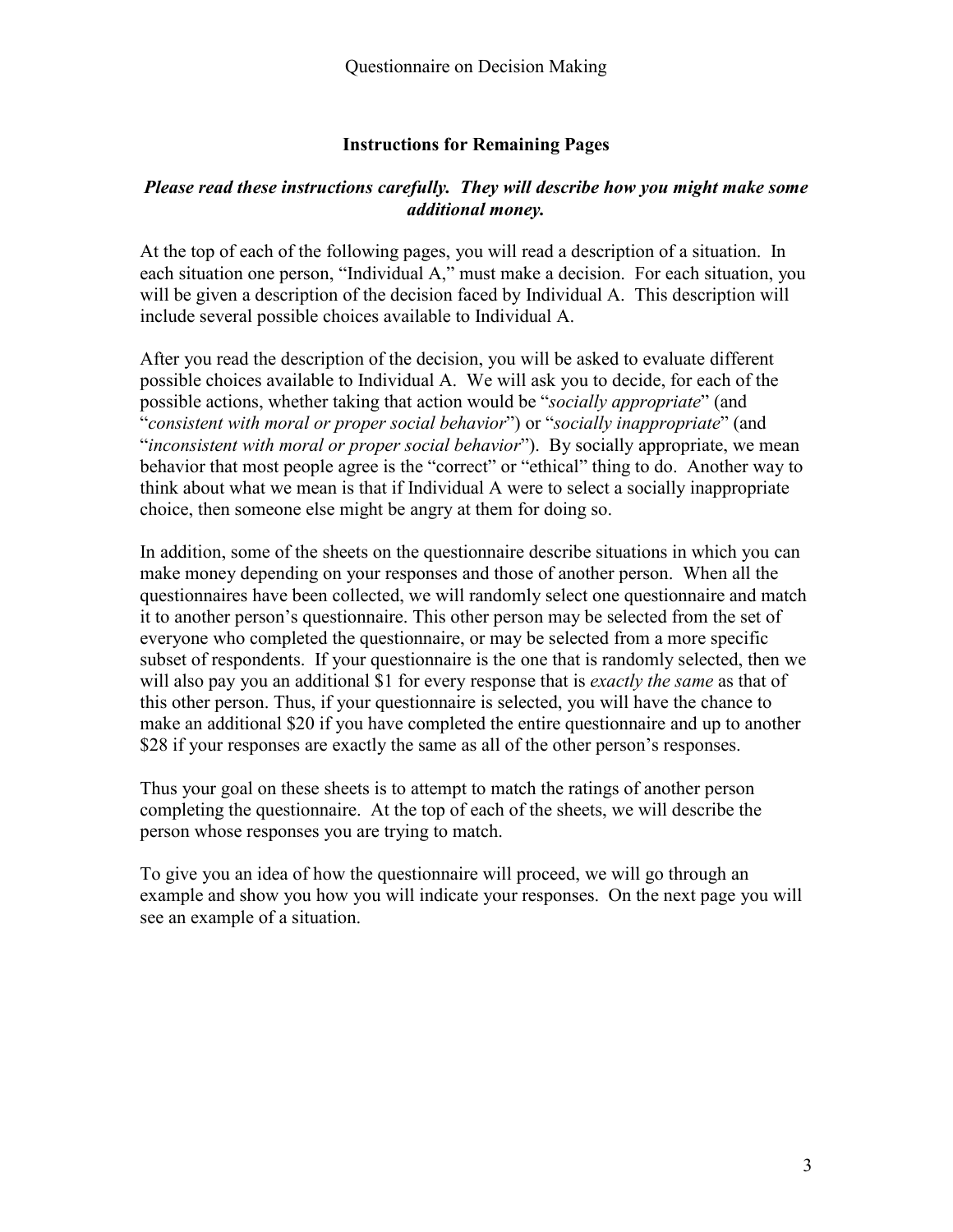# **Example Situation**

**Description of Situation:** Individual A is at a local coffee shop near campus. While there, Individual A notices that someone has left a wallet at one of the tables. Individual A must decide what to do. Individual A has four possible choices: take the wallet, ask others nearby if the wallet belongs to them, leave the wallet where it is, or give the wallet to the shop manager. Individual A can choose only one of these four options.

#### **Your responses will be compared with that of:**

Someone selected at random from those completing the questionnaire at the University of Pennsylvania.

*The table below presents a list of the possible choices available to Individual A. For each of the choices, please indicate whether you believe choosing that option is very socially inappropriate, somewhat socially inappropriate, somewhat socially appropriate, or very socially appropriate. To indicate your response, please place an "x" inside one box for each row.* 

|                                                     |                                   |                                       |                                     |                                 | (Experimenter Use only)        |             |
|-----------------------------------------------------|-----------------------------------|---------------------------------------|-------------------------------------|---------------------------------|--------------------------------|-------------|
| <b>Individual A's choice</b>                        | Very<br>Socially<br>Inappropriate | Somewhat<br>socially<br>inappropriate | Somewhat<br>socially<br>appropriate | Very<br>socially<br>appropriate | Response matches<br>Partner's? |             |
| Take the wallet.                                    |                                   |                                       |                                     |                                 | Υ                              | N           |
| Ask others nearby if the<br>wallet belongs to them. |                                   |                                       |                                     |                                 | Y                              | $\mathbb N$ |
| Leave the wallet where it is.                       |                                   |                                       |                                     |                                 | Υ                              | $\mathbb N$ |
| Give the wallet to the shop<br>manager.             |                                   |                                       |                                     |                                 | Υ                              | N           |

Total Matches: Additional \$\$ Earned:

### **Please make sure that you have placed one "x" in each row.**

### **Continue example on the next page**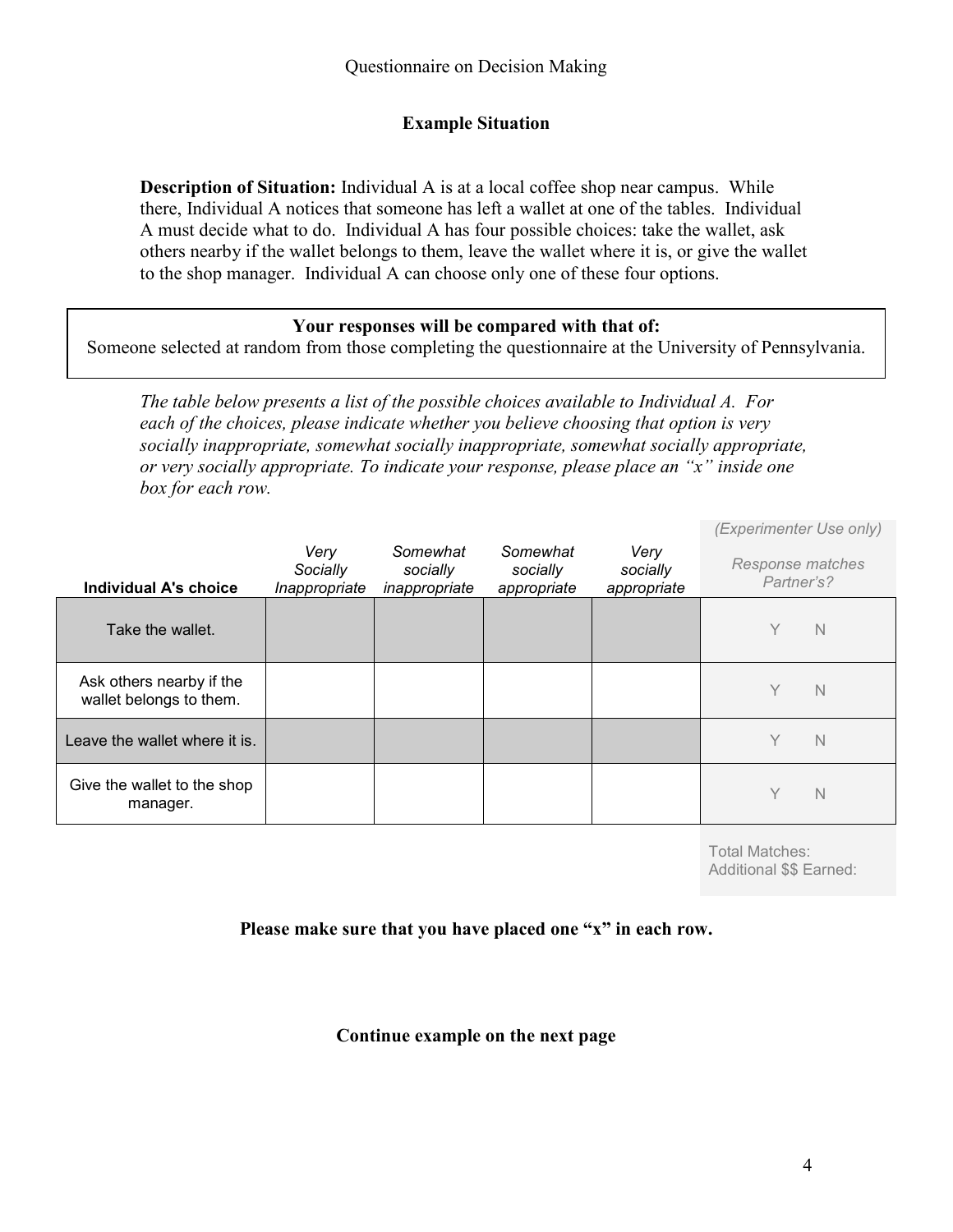## **Example Situation (continued)**

For example, suppose that your completed table looked like the one below. (In other words, you thought that taking the wallet was *very socially inappropriate*, asking others nearby if the wallet belongs to them was *somewhat socially appropriate*, leaving the wallet where it is was *somewhat socially inappropriate*, and giving the wallet to the shop manager was *very socially appropriate*.)

Suppose that we selected someone at random from the University of Pennsylvania who also thought that taking the wallet was *very socially inappropriate* but who gave different answers for the other three choices. Then you would have one match with this person (out of a possible four). If your questionnaire were selected to count for payment, you would receive an additional \$1 for this sheet.

| <b>Individual A's choice</b>                        | Very<br>Socially<br>Inappropriate | Somewhat<br>socially<br>inappropriate | Somewhat<br>socially<br>appropriate | Very<br>socially<br>appropriate | (Experimenter Use only)<br>Response matches<br>Partner's? |
|-----------------------------------------------------|-----------------------------------|---------------------------------------|-------------------------------------|---------------------------------|-----------------------------------------------------------|
| Take the wallet.                                    | X                                 |                                       |                                     |                                 | $\mathbb N$                                               |
| Ask others nearby if the<br>wallet belongs to them. |                                   |                                       | X                                   |                                 |                                                           |
| Leave the wallet where it is.                       |                                   | X                                     |                                     |                                 |                                                           |
| Give the wallet to the shop<br>manager.             |                                   |                                       |                                     | X                               | N                                                         |

Total Matches: 1 Additional \$\$ Earned: \$1

If your questionnaire is selected for payment, we will add together your earnings for all the choices you made (the X's you mark), as well as the additional \$20 payment for answering the entire questionnaire and leaving no blanks. We will contact you via email to arrange for payment, and the winner's name will be announced in class.

# **End of Example Situation**

#### **Please turn the page to begin once you are sure you understand the instructions.**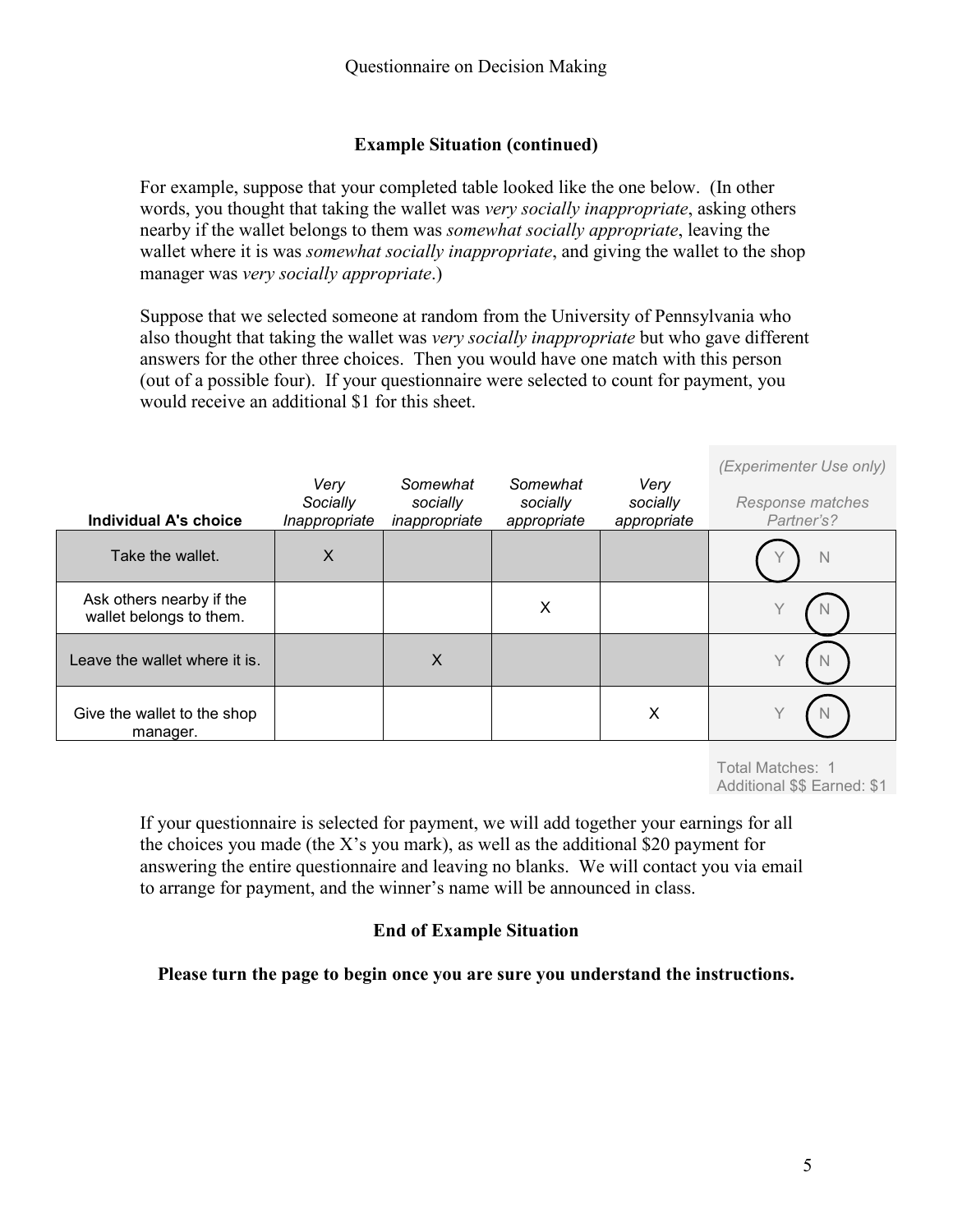### **Situation 1a**

Individuals A and B have agreed to meet in the library to work on an assignment. They have agreed to meet at a particular time. Individual A has to decide at what time to arrive for the meeting. Individual A has seven possible choices which are indicated in the table below. Individual A can choose only one of these options.

#### **Your responses will be compared with that of:**

Someone selected at random from those completing the questionnaire at the University of Pennsylvania.

*The table below presents a list of the possible choices available to Individual A. For each of the choices, please indicate whether you believe choosing that option is very socially inappropriate, somewhat socially inappropriate, somewhat socially appropriate, or very socially appropriate.*

|                              |                  | Somewhat      | Somewhat    |                  | (Experimenter Use only) |
|------------------------------|------------------|---------------|-------------|------------------|-------------------------|
|                              | Very<br>Socially | socially      | socially    | Very<br>socially | Response matches        |
| <b>Individual A's choice</b> | Inappropriate    | inappropriate | appropriate | appropriate      | Partner's?              |
| Arrive 10 minutes early.     |                  |               |             |                  | Y<br>$\mathbb N$        |
| Arrive 5 minutes early.      |                  |               |             |                  | Y<br>N                  |
| Arrive exactly on time.      |                  |               |             |                  | Y<br>$\mathbb N$        |
| Arrive 5 minutes late.       |                  |               |             |                  | Y<br>$\mathbb N$        |
| Arrive 10 minutes late.      |                  |               |             |                  | Y<br>$\mathbb N$        |
| Arrive 20 minutes late.      |                  |               |             |                  | Y<br>$\mathbb N$        |
| Arrive 30 minutes late.      |                  |               |             |                  | Y<br>$\mathbb N$        |

Total Matches: Additional \$\$ Earned: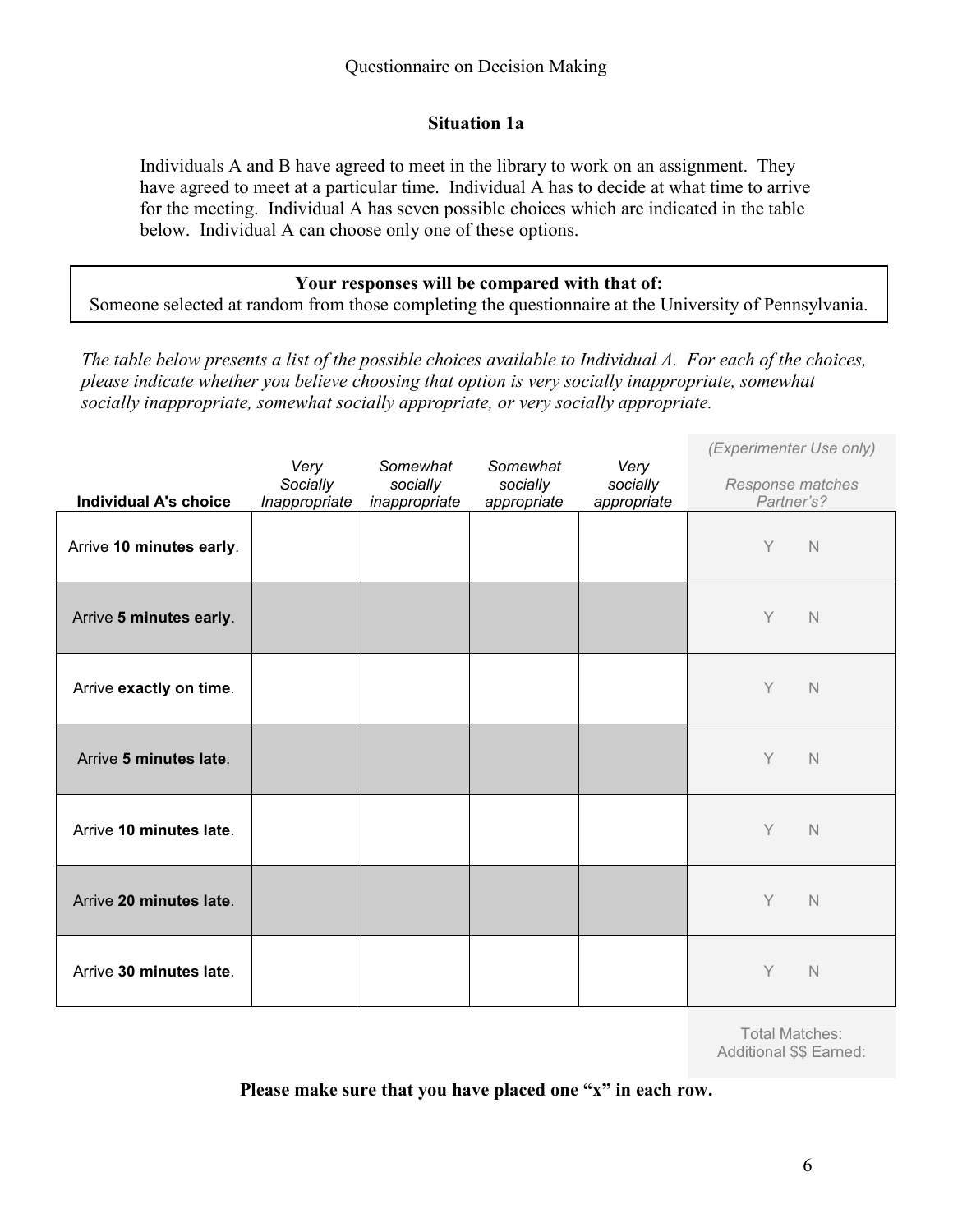### **Situation 1b**

Individual A and B have agreed to meet in the library to work on an assignment. They have agreed to meet at a particular time. Individual A has to decide at what time to arrive for the meeting. Individual A has seven possible choices which are indicated in the table below. Individual A can choose only one of these options.

**Your responses will be compared with that of:** Someone selected at random who is from the same country as your country of birth.

*The table below presents a list of the possible choices available to Individual A. For each of the choices, please indicate whether you believe choosing that option is very socially inappropriate, somewhat socially inappropriate, somewhat socially appropriate, or very socially appropriate.*

|                              | Very          | Somewhat      | Somewhat    | Very        | (Experimenter Use only) |
|------------------------------|---------------|---------------|-------------|-------------|-------------------------|
|                              | Socially      | socially      | socially    | socially    | Response matches        |
| <b>Individual A's choice</b> | Inappropriate | inappropriate | appropriate | appropriate | Partner's?              |
| Arrive 10 minutes early.     |               |               |             |             | Y<br>$\mathbb N$        |
| Arrive 5 minutes early.      |               |               |             |             | Y<br>$\mathbb N$        |
| Arrive exactly on time.      |               |               |             |             | Y<br>$\mathbb N$        |
| Arrive 5 minutes late.       |               |               |             |             | Y<br>$\mathbb N$        |
| Arrive 10 minutes late.      |               |               |             |             | Y<br>$\mathbb N$        |
| Arrive 20 minutes late.      |               |               |             |             | Y<br>$\mathbb N$        |
| Arrive 30 minutes late.      |               |               |             |             | Y<br>$\mathbb N$        |

Total Matches: Additional \$\$ Earned: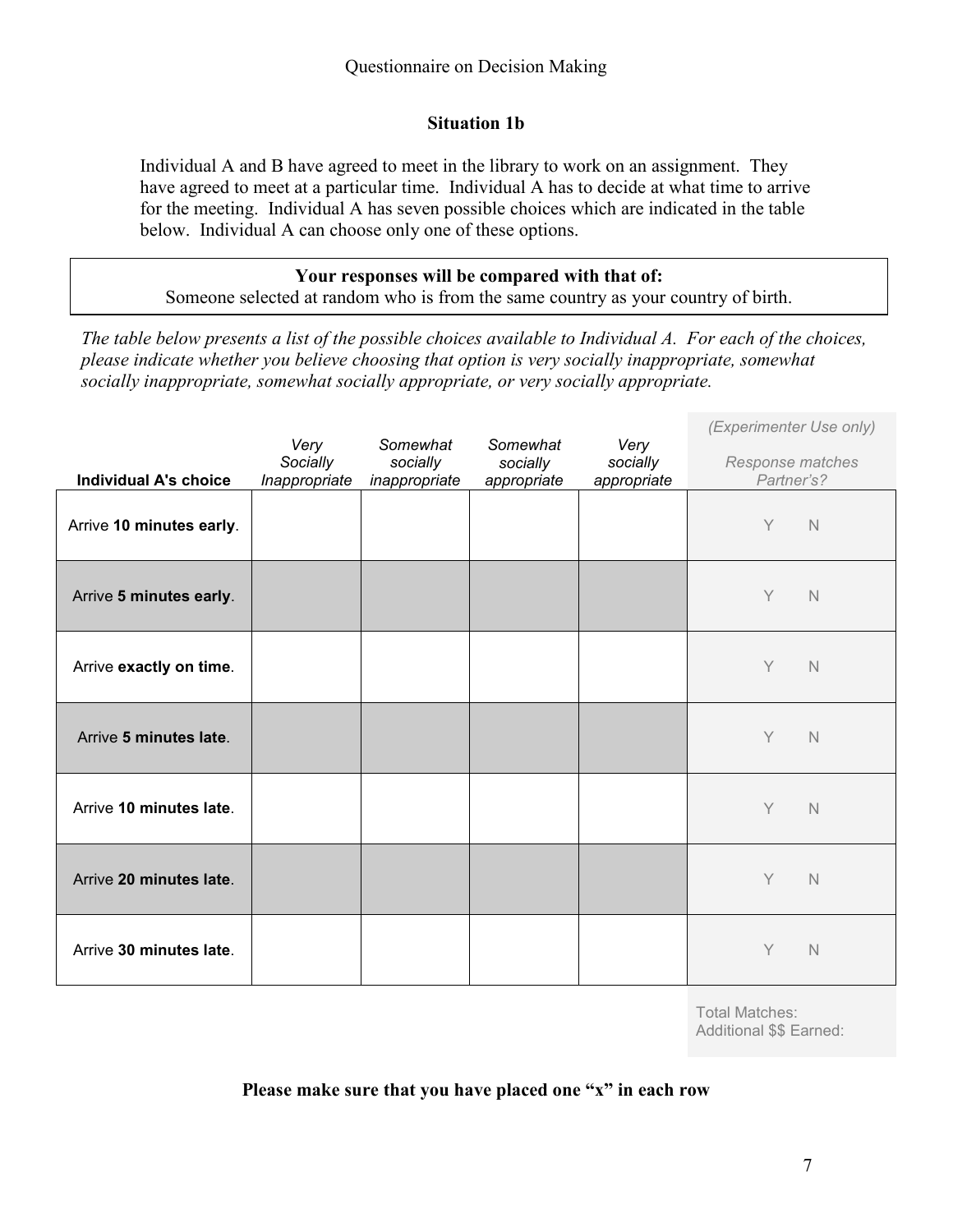### **Situation 1c**

Individual A and B have agreed to meet in the library to work on an assignment. They have agreed to meet at a particular time. Individual A has to decide at what time to arrive for the meeting. Individual A has seven possible choices which are indicated in the table below. Individual A can choose only one of these options.

> **Your responses will not be compared with anyone.** Please indicate what you *personally* think is appropriate.

*The table below presents a list of the possible choices available to Individual A. For each of the choices, please indicate whether you believe choosing that option is very socially inappropriate, somewhat socially inappropriate, somewhat socially appropriate, or very socially appropriate.*

|                          | I think it is<br>Very<br>Socially | I think it is<br>Somewhat<br>Socially | I think it is<br>Somewhat<br>socially | I think it is<br>Very<br>socially |
|--------------------------|-----------------------------------|---------------------------------------|---------------------------------------|-----------------------------------|
| Individual A's choice    | Inappropriate                     | Inappropriate                         | appropriate                           | appropriate                       |
| Arrive 10 minutes early. |                                   |                                       |                                       |                                   |
| Arrive 5 minutes early.  |                                   |                                       |                                       |                                   |
| Arrive exactly on time.  |                                   |                                       |                                       |                                   |
| Arrive 5 minutes late.   |                                   |                                       |                                       |                                   |
| Arrive 10 minutes late.  |                                   |                                       |                                       |                                   |
| Arrive 20 minutes late.  |                                   |                                       |                                       |                                   |
| Arrive 30 minutes late.  |                                   |                                       |                                       |                                   |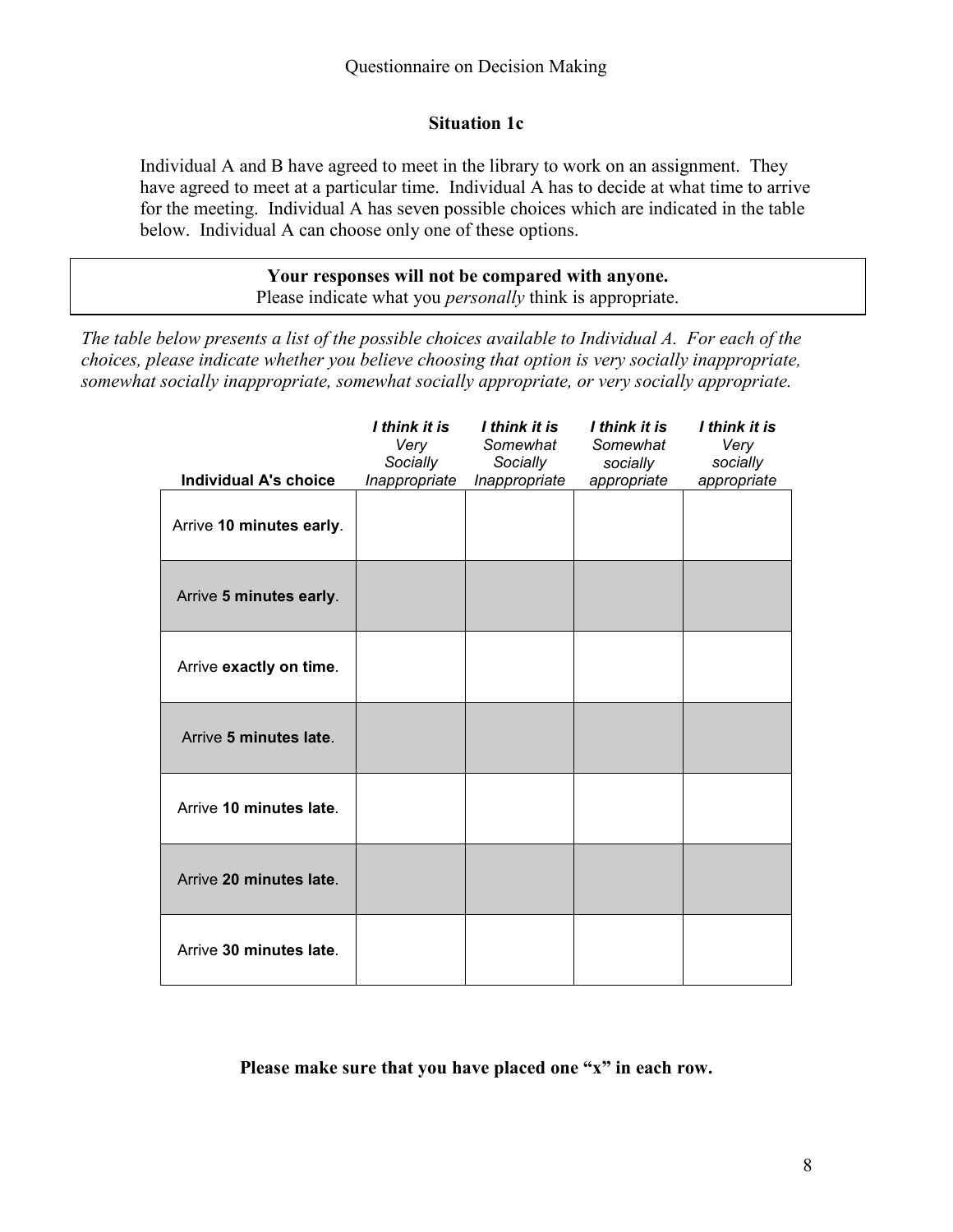### **Situation 2a**

Individual A has just finished lunch at a restaurant. The bill for lunch is \$10.00. Individual A must decide how much, if any, tip to leave. Individual A has seven possible choices which are indicated in the table below. Individual A can choose only one of these options.

#### **Your responses will be compared with that of:**

Someone selected at random from those completing the questionnaire at the University of Pennsylvania.

*The table below presents a list of the possible choices available to Individual A. For each of the choices, please indicate whether you believe choosing that option is very socially inappropriate, somewhat socially inappropriate, somewhat socially appropriate, or very socially appropriate.*

|                                                    | Very<br>Socially | Somewhat<br>socially | Somewhat<br>socially | Very<br>socially | (Experimenter Use only)<br>Response matches |
|----------------------------------------------------|------------------|----------------------|----------------------|------------------|---------------------------------------------|
| <b>Individual A's choice</b>                       | Inappropriate    | inappropriate        | appropriate          | appropriate      | Partner's?                                  |
| Give no tip.<br>(A pays \$10 and \$0.00 in tip)    |                  |                      |                      |                  | Y<br>$\mathbb N$                            |
| Give a 5% tip.<br>(A pays \$10 and \$0.50 in tip)  |                  |                      |                      |                  | Y<br>$\mathbb N$                            |
| Give a 7% tip.<br>(A pays \$10 and \$0.70 in tip)  |                  |                      |                      |                  | Y<br>$\mathbb N$                            |
| Give a 10% tip.<br>(A pays \$10 and \$1 in tip)    |                  |                      |                      |                  | Y<br>$\mathbb N$                            |
| Give a 12% tip.<br>(A pays \$10 and \$1.20 in tip) |                  |                      |                      |                  | Y<br>$\mathbb N$                            |
| Give a 15% tip.<br>(A pays \$10 and \$1.50 in tip) |                  |                      |                      |                  | Y<br>$\mathbb N$                            |
| Give a 20% tip.<br>(A pays \$10 and \$2.00 in tip) |                  |                      |                      |                  | Y<br>$\mathbb N$                            |

Total Matches: Additional \$\$ Earned: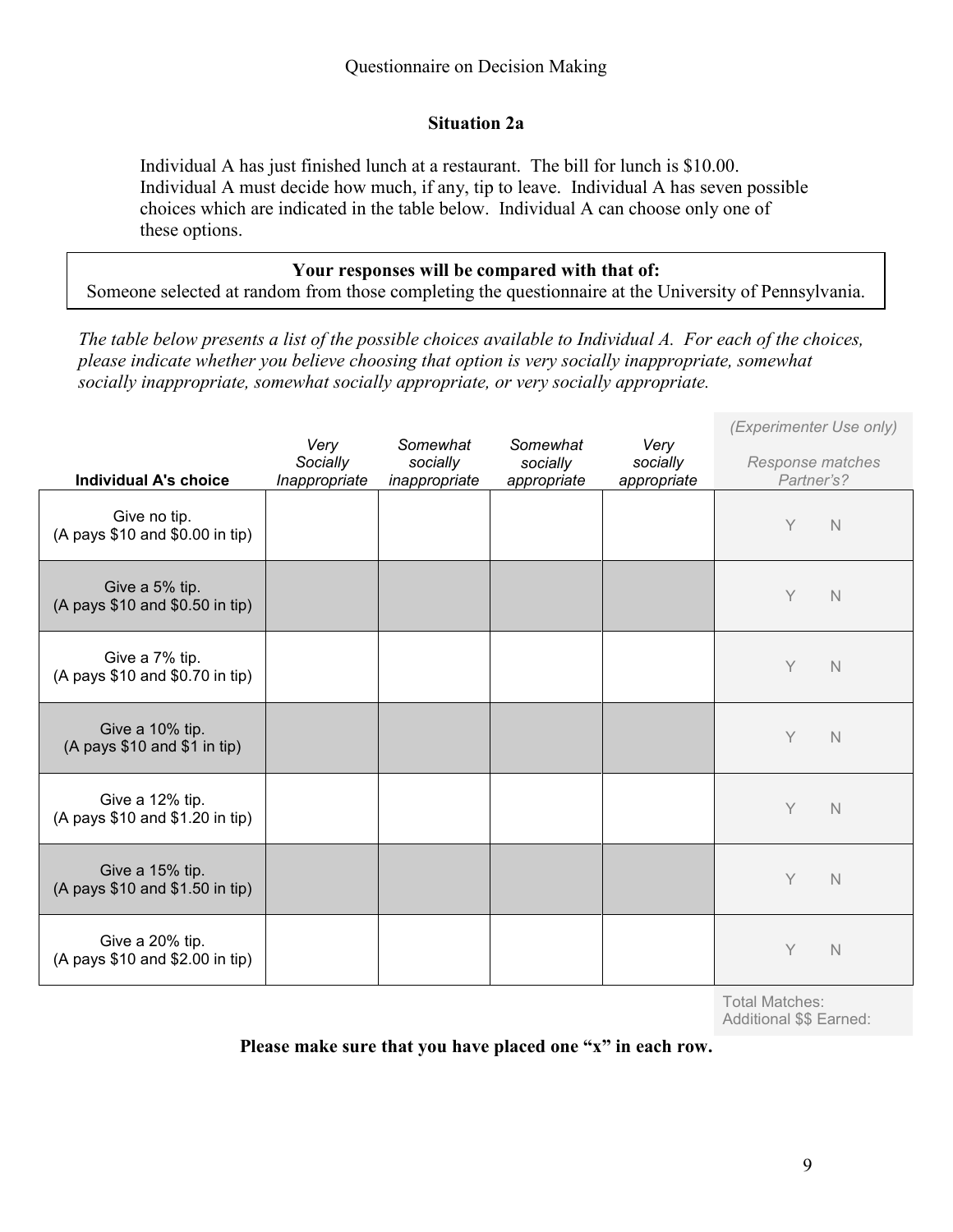### **Situation 2b**

Individual A has just finished lunch at a restaurant. The bill for lunch is \$10.00. Individual A must decide how much, if any, tip to leave. Individual A has seven possible choices which are indicated in the table below. Individual A can choose only one of these options.

**Your responses will be compared with that of:** Someone selected at random who is from the same country as your country of birth.

*The table below presents a list of the possible choices available to Individual A. For each of the choices, please indicate whether you believe choosing that option is very socially inappropriate, somewhat socially inappropriate, somewhat socially appropriate, or very socially appropriate.*

|                                                    | Very                      | Somewhat                  | Somewhat                | Very                    | (Experimenter Use only)        |
|----------------------------------------------------|---------------------------|---------------------------|-------------------------|-------------------------|--------------------------------|
| <b>Individual A's choice</b>                       | Socially<br>Inappropriate | socially<br>inappropriate | socially<br>appropriate | socially<br>appropriate | Response matches<br>Partner's? |
| Give no tip.<br>(A pays \$10 and \$0.00 in tip)    |                           |                           |                         |                         | Y<br>$\mathbb N$               |
| Give a 5% tip.<br>(A pays \$10 and \$0.50 in tip)  |                           |                           |                         |                         | Y<br>$\mathbb N$               |
| Give a 7% tip.<br>(A pays \$10 and \$0.70 in tip)  |                           |                           |                         |                         | Y<br>$\mathbb N$               |
| Give a 10% tip.<br>(A pays \$10 and \$1 in tip)    |                           |                           |                         |                         | Y<br>$\mathbb N$               |
| Give a 12% tip.<br>(A pays \$10 and \$1.20 in tip) |                           |                           |                         |                         | Y<br>$\mathbb N$               |
| Give a 15% tip.<br>(A pays \$10 and \$1.50 in tip) |                           |                           |                         |                         | Y<br>$\mathbb N$               |
| Give a 20% tip.<br>(A pays \$10 and \$2.00 in tip) |                           |                           |                         |                         | Y<br>$\mathbb N$               |

Total Matches: Additional \$\$ Earned: